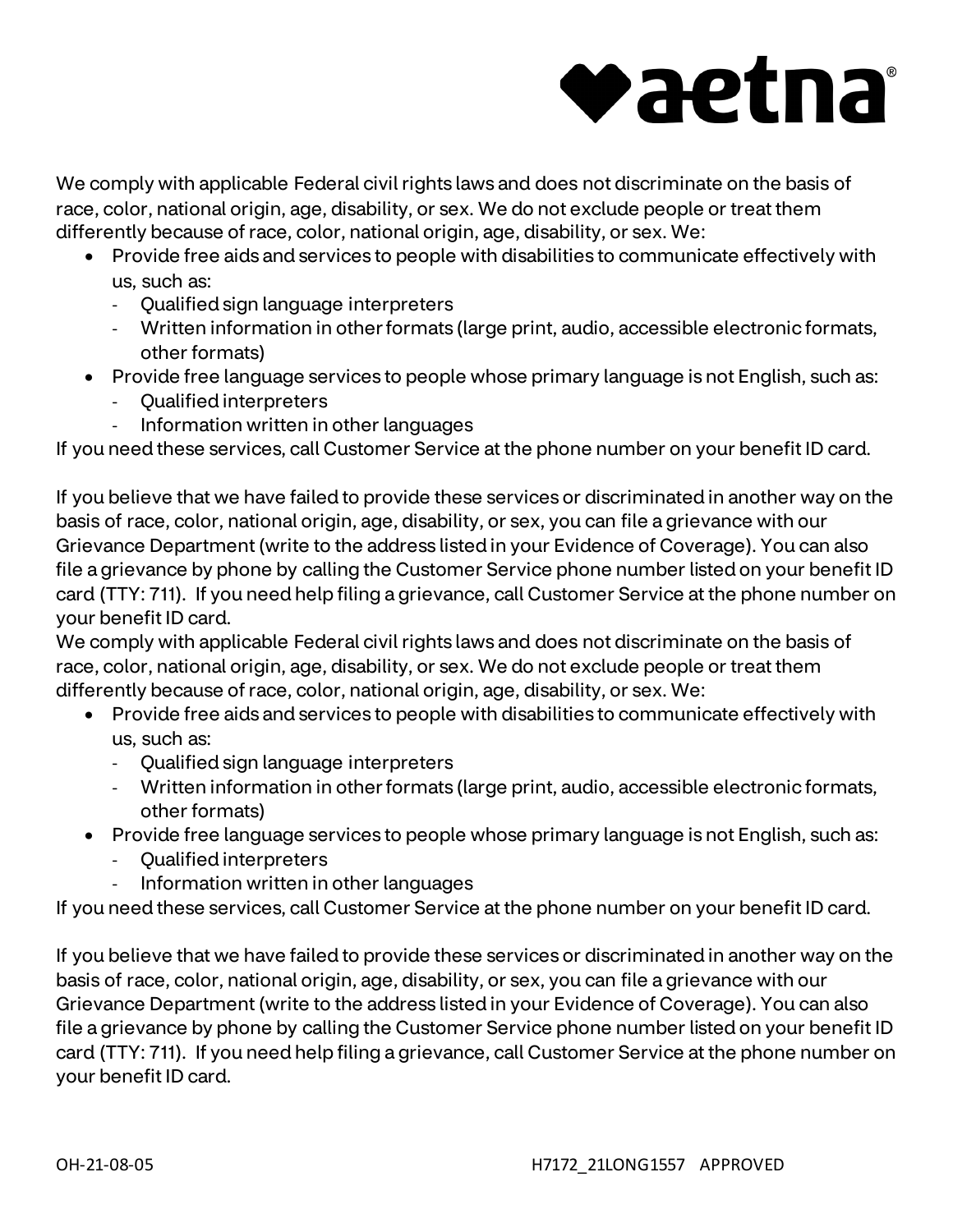

If you speak a language other than English, free language assistance services are available. Visit our website or call the phone number listed in this document. (English)

Si habla un idioma que no sea inglés, se encuentran disponibles servicios gratuitos de asistencia de idiomas. Visite nuestro sitio web o llame al número de teléfono que figura en este documento. (Spanish)

如果您使用英文以外的語言,我們將提供免費的語言協助服務。請瀏覽我們的網站或撥打本文件中所列 的電話號碼。(Traditional Chinese)

Kung hindi Ingles ang wikang inyong sinasalita, may maaari kayong kuning mga libreng serbisyo ng tulong sa wika. Bisitahin ang aming website o tawagan ang numero ng telepono na nakalista sa dokumentong ito. (Tagalog)

Si vous parlez une autre langue que l'anglais, des services d'assistance linguistique gratuits vous sont proposés. Visitez notre site Internet ou appelez le numéro indiqué dans ce document. (French)

Nếu quý vị nói một ngôn ngữ khác với Tiếng Anh, chúng tôi có dịch vụ hỗ trợ ngôn ngữ miễn phí. Xin vào trang mạng của chúng tôi hoặc gọi số điện thoại ghi trong tài liệu này. (Vietnamese)

Wenn Sie eine andere Sprache als Englisch sprechen, stehen Ihnen kostenlose Sprachdienste zur Verfügung. Besuchen Sie unsere Website oder rufen Sie die Telefonnummer in diesem Dokument an. (German)

영어가 아닌 언어를 쓰시는 경우, 언어 지원 서비스를 무료로 이용하실 수 있습니다. 저희 웹사이트를 방문하시거나 본 문서에 기재된 전화번호로 연락해 주십시오. (Korean)

Если вы не владеете английским и говорите на другом языке, вам могут предоставить бесплатную языковую помощь. Посетите наш веб-сайт или позвоните по номеру, указанному в данном документе. (Russian)

إذا كنت تتحدث لغة غیر الإنجلیزیة، فإن خدمات المساعدة اللغویة المجانیة متاحة. تفضل بزیارة موقعنا على الویب أو اتصل برقم الھاتف المدرج في ھذا المستند. (Arabic(

अगर आप अंग्रेजी के अलावा कोई अन्य भाषा बोलते है, तो मुफ्त भाषा सहायता सेवाए उपलब्ध है। हमारी वेबसाइट परजाए या इस दस्तावेज़ में दिए गए फोन नंबर पर कॉल करें। (Hindi)

Nel caso Lei parlasse una lingua diversa dall'inglese, sono disponibili servizi di assistenza linguistica gratuiti. Visiti il nostro sito web oppure chiami il numero di telefono elencato in questo documento. (Italian)

Caso você seja falante de um idioma diferente do inglês, serviços gratuitos de assistência a idiomas estão disponíveis. Acesse nosso site ou ligue para o número de telefone presente neste documento. (Portuguese)

Si ou pale yon lòt lang ki pa Anglè, wap jwenn sèvis asistans pou lang gratis ki disponib. Vizite sitwèb nou an oswa rele nan nimewo telefòn ki make nan dokiman sa a. (Haitian Creole)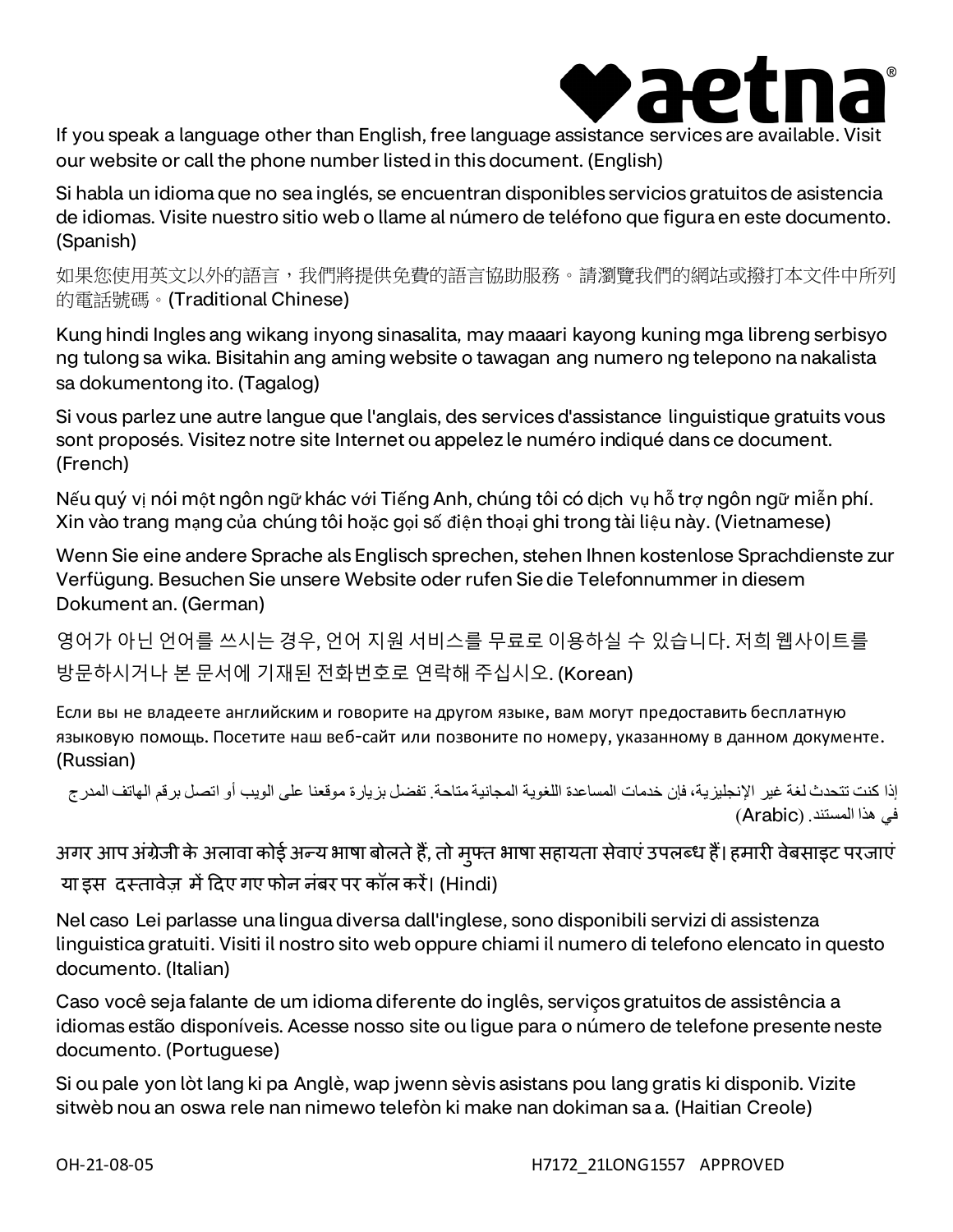

Jeżeli nie posługują się Państwo językiem angielskim, dostępne są bezpłatne usługi wsparcia językowego. Proszę odwiedzić naszą witrynę lub zadzwonić pod numer podany w niniejszym dokumencie. (Polish)

英語をお話しにならない方は、無料の言語支援サービスを受けることができます。弊社のウェブサイ トにアクセスするか、または本書に記載の電話番号にお問い合わせください。(Japanese)

Nëse nuk flisni gjuhën angleze, shërbime ndihmëse gjuhësore pa pagesë janë në dispozicionin tuaj. Vizitoni faqen tonë në internet ose merrni në telefon numrin e telefonit në këtë dokument. (Albanian)

ከእንግሊዝኛ ሌላ ቋንቋ የሚናገሩ ከሆነ ነጻ የቋንቋ ድጋፍ አገልግሎቶችን ማግኘት ይቻላል። የእኛን ድረ-ገጽ ይጎብኙ ወይም በዚህ ሰነድ ላይ የተዘረዘረውን ስልክ ቁጥር በመጠቀም ይደውሉ። (Amharic)

Եթե խոսում եք անգլերենից բացի մեկ այլ լեզվով, ապա Ձեզ համար հասանելի են լեզվական աջակցման անվճար ծառայություններ։ Այցելեք մեր վեբ կայքը կամ զանգահարեք այս փաստաթղթում նշված հեռախոսահամարով։ (Armenian)

যদি আপনি ইংরেজী ব্যতীত অন্য কোনো ভাষায় কথা বলেনতাহলে বিনামূল্যের দোভাষীর পরিষেবা উপলব্ধ আ ছে।আমাদের ওয়েবসাইট দেখুন এবং এই নথিতে তালিকাভুক্ত ফোন নম্বরে ফোন করুন। (Bengali)

ឃីណេកអ្នកនិយាយភាសាផ្សងត្រាកាសាអង់គ្លេស សេវាកម្មជំនួយផ្នែកភាសាមានផ្តល់ជូនដោយឥតគិតផ្ទៃ។ សូមចូលមើលគាប់លើងខ្ញុំ ឬហៅទៅកាន់លេខទូរស័ព្ទដែលមានរាយនៅក្នុងឯកសារនេះ។  $(\mathsf{Khmer})$ 

Ako govorite neki jezik koji nije engleski, dostupne su besplatne jezičke usluge. Posetite našu internet stranicu ili nazovite broj telefona navedenog u ovom dokumentu. (Serbo-Croatian)

Na ye jam thuondɛ̃t tënë thon ë Dïŋlïth, ke kuɔɔny luilooi ë thok ë path aa tɔ̃ thïn. Nem yöt tɛ̃n internet tɛ̈dë ke yï cɔl akuën cɔ̈tmec cï gat thin në athör du yic. (Dinka)

Als u een andere taal spreekt dan Engels, is er gratis taalondersteuning beschikbaar. Bezoek onze website of bel naar het telefoonnummer in dit document. (Dutch)

Εάν ομιλείτε άλλη γλώσσα εκτός της Αγγλικής, υπάρχουν δωρεάν υπηρεσίες στη γλώσσα σας. Επισκεφθείτε την ιστοσελίδα μας ή καλέστε τον αριθμό τηλεφώνου που αναγράφεται στο παρόν έγγραφο. (Greek)

જો તમે અંગ્રેજી સિવાયની ભાષા બોલતા હો તો મફત ભાષાકીય સહાયતા સેવાઓ ઉપલબ્ધ છે. અમારી વેબસાઇટની મૃ લાકાત લો અથવા દસ્તાવેજમાં સૂચીબદ્ધ કરવામાં આવેલ ફોન નંબર પર કૉલ કરો. (Gujarati)

Yog hais tias koj hais ib hom lus uas tsis yog lus Askiv, muaj cov kev pab cuam txhais lus dawb pub rau koj. Mus saib peb lub website los yog hu rau tus xov tooj sau teev tseg nyob rau hauv daim ntawv no. (Hmong)

ຖ້າທ່ານເວົາພາສານອກເໜືອຈາກອັງກິດ, ການບໍຣິການ ຊ່ວຍເຫຼືອດ້ານພາສາໂດຍບໍ່ເສັງຄ່າແມ່ນມີໃຫ້ທ່ານ. ໄປທີ່ເວັບໄຊທ໌ ຂອງພວກເຮົາ ຫຼື ໂທຕາມເບີໂທລະສັບທີ່ລະບຸໃນເອ<sup>ັ</sup>ກະສານນີ້. (Lao)

Bilagáana bizaad doo bee yáníłti'da dóó saad nááná ła' bee yáníłti'go, ata' hane' t'áá jíík'e bee áká i'doolwołígíí hóló. Béésh nitsékeesí bee na'ídíkid bá haz'ánígi ąą'ádíílííł éí doodago béésh bee hane'í bee nihich'į' hodíílnih díí naaltsoos bikáá'íjį'. (Navajo)